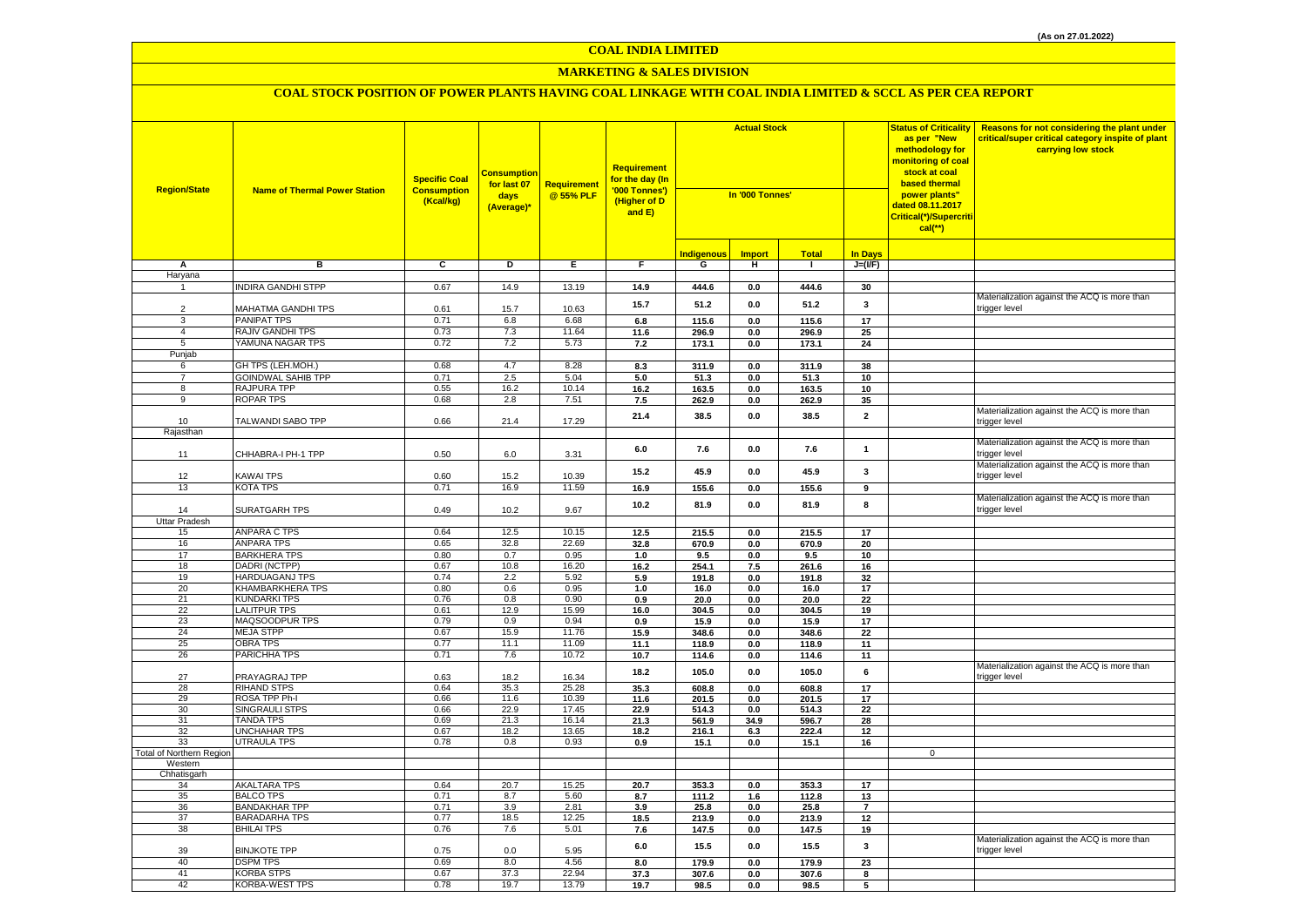# **MARKETING & SALES DIVISION**

| <b>Region/State</b>        | <b>Name of Thermal Power Station</b> | <b>Specific Coal</b><br><b>Consumption</b><br>(Kcal/kg) | <u>Consumptior</u><br>for last 07<br>days<br>(Average)* | <b>Requirement</b><br>@55% PLF | Requirement<br>for the day (In<br>'000 Tonnes')<br>(Higher of D<br>and E) | <b>Actual Stock</b><br>In '000 Tonnes' |                |               | <b>Status of Criticality</b><br>as per "New<br>methodology for<br>monitoring of coal<br>stock at coal<br><b>based thermal</b><br>power plants"<br>dated 08.11.2017<br>Critical(*)/Supercriti<br>$cal$ (**) | Reasons for not considering the plant under<br>critical/super critical category inspite of plant<br>carrying low stock |                                                               |
|----------------------------|--------------------------------------|---------------------------------------------------------|---------------------------------------------------------|--------------------------------|---------------------------------------------------------------------------|----------------------------------------|----------------|---------------|------------------------------------------------------------------------------------------------------------------------------------------------------------------------------------------------------------|------------------------------------------------------------------------------------------------------------------------|---------------------------------------------------------------|
|                            |                                      |                                                         |                                                         |                                |                                                                           | <b>Indigenous</b>                      | <b>Import</b>  | <b>Total</b>  | <b>In Days</b>                                                                                                                                                                                             |                                                                                                                        |                                                               |
| А                          | в                                    | C                                                       | D                                                       | Е                              | F.                                                                        | G                                      | н              | $\mathbf{I}$  | $J=(I/F)$                                                                                                                                                                                                  |                                                                                                                        |                                                               |
| 43                         | <b>LARA TPP</b>                      | 0.66                                                    | 21.7                                                    | 13.92                          | 21.7                                                                      | 483.6                                  | 0.0            | 483.6         | 22                                                                                                                                                                                                         |                                                                                                                        |                                                               |
| 44                         | NAWAPARA TPP                         | 0.79                                                    | 0.0                                                     | 6.28                           | 6.3                                                                       | 23.2                                   | 0.0            | 23.2          | $\overline{4}$                                                                                                                                                                                             |                                                                                                                        | Materialization against the ACQ is more than<br>trigger level |
| 45                         |                                      |                                                         | 9.2                                                     |                                | 9.2                                                                       | 131.4                                  | 0.0            | 131.4         | 14                                                                                                                                                                                                         |                                                                                                                        |                                                               |
| 46                         | PATHADI TPP<br><b>SIPAT STPS</b>     | 0.65<br>0.68                                            | 30.6                                                    | 5.18<br>26.62                  | 30.6                                                                      | 635.0                                  | 0.3            | 635.3         | 21                                                                                                                                                                                                         |                                                                                                                        |                                                               |
| 47                         | TAMNAR TPP                           | 0.84                                                    | 25.6                                                    | 26.52                          | 26.5                                                                      | 148.7                                  | 0.0            | 148.7         | 6                                                                                                                                                                                                          |                                                                                                                        | Materialization against the ACQ is more than<br>trigger level |
| 48                         | <b>JCHPINDA TPP</b>                  | 0.75                                                    | 13.0                                                    | 14.22                          | 14.2                                                                      | 60.8                                   | $0.0\,$        | 60.8          | $\pmb{4}$                                                                                                                                                                                                  |                                                                                                                        | Materialization against the ACQ is more than<br>trigger level |
| Gujarat                    |                                      |                                                         |                                                         |                                |                                                                           |                                        |                |               |                                                                                                                                                                                                            |                                                                                                                        |                                                               |
| 49                         | <b>GANDHI NAGAR TPS</b>              | 0.69                                                    | 8.3                                                     | 5.71                           | 8.3                                                                       | 94.3                                   | 0.0            | 94.3          | 11                                                                                                                                                                                                         |                                                                                                                        | Materialization against the ACQ is more than                  |
| 50                         | SABARMATI (D-F STATIONS)             | 0.57                                                    | 4.2                                                     | 2.74                           | 4.2                                                                       | 8.6                                    | 77.5           | 86.1          | $\overline{7}$                                                                                                                                                                                             |                                                                                                                        | trigger level                                                 |
| 51                         | UKAI TPS                             | 0.67                                                    | 12.2                                                    | 9.85                           | 12.2                                                                      | 75.1                                   | 0.0            | 75.1          | 6                                                                                                                                                                                                          |                                                                                                                        | Materialization against the ACQ is more than<br>trigger level |
| 52                         | <b>WANAKBORI TPS</b>                 | 0.67                                                    | 23.4                                                    | 20.22                          | 23.4                                                                      | 35.8                                   | $0.0\,$        | 35.8          | $\mathbf 2$                                                                                                                                                                                                |                                                                                                                        | Materialization against the ACQ is more than<br>trigger level |
| Madhya Pradesh             | AMARKANTAK EXT TPS                   | 0.65                                                    | 3.1                                                     | 1.80                           |                                                                           |                                        |                |               |                                                                                                                                                                                                            |                                                                                                                        |                                                               |
| 53<br>54                   | <b>ANUPPUR TPP</b>                   | 0.65                                                    | 15.9                                                    | 10.31                          | 3.1<br>15.9                                                               | 15.3<br>241.0                          | 0.0<br>0.0     | 15.3<br>241.0 | 5<br>15                                                                                                                                                                                                    |                                                                                                                        |                                                               |
| 55                         | <b>BINA TPS</b>                      | 0.74                                                    | 3.2                                                     | 4.88                           | 4.9                                                                       | 52.2                                   | 0.0            | 52.2          | 11                                                                                                                                                                                                         |                                                                                                                        |                                                               |
| 56                         | <b>GADARWARA TPP</b>                 | 0.66                                                    | 8.6                                                     | 13.93                          | 13.9                                                                      | 303.6                                  | 33.7           | 337.3         | 24                                                                                                                                                                                                         |                                                                                                                        |                                                               |
| 57                         | <b>KHARGONE STPP</b>                 | 0.60                                                    | 13.1                                                    | 10.45                          | 13.1                                                                      | 133.5                                  | 0.0            | 133.5         | 10                                                                                                                                                                                                         |                                                                                                                        |                                                               |
| 58                         | SANJAY GANDHI TPS                    | 0.82                                                    | 14.8                                                    | 14.57                          | 14.8                                                                      | 117.1                                  | 0.0            | 117.1         | 8                                                                                                                                                                                                          |                                                                                                                        | Non payment of dues                                           |
| 59                         | <b>SATPURA TPS</b>                   | 0.67                                                    | 6.4                                                     | 11.79                          | 11.8                                                                      | 88.5                                   | $0.0\,$        | 88.5          | 8                                                                                                                                                                                                          |                                                                                                                        | Non Payment of Dues                                           |
| 60                         | <b>SEIONI TPP</b>                    | 0.64                                                    | 4.0                                                     | 5.06                           | 5.1                                                                       | 193.7                                  | 0.0            | 193.7         | 38                                                                                                                                                                                                         |                                                                                                                        |                                                               |
| 61                         | SHREE SINGAJI TPP                    | 0.71                                                    | 24.4                                                    | 23.50                          | 24.4                                                                      | 224.4                                  | 0.0            | 224.4         | 9                                                                                                                                                                                                          |                                                                                                                        |                                                               |
| 62<br>Maharashtra          | <b>VINDHYACHAL STPS</b>              | 0.69                                                    | 63.6                                                    | 43.60                          | 63.6                                                                      | 1258.7                                 | 0.0            | 1258.7        | 20                                                                                                                                                                                                         |                                                                                                                        |                                                               |
| 63                         | <b>AMRAVATI TPS</b>                  | 0.62                                                    | 16.0                                                    | 11.07                          | 16.0                                                                      | 62.4                                   | 0.0            | 62.4          | 4                                                                                                                                                                                                          |                                                                                                                        | Materialization against the ACQ is more than<br>trigger level |
| 64                         | <b>BHUSAWAL TPS</b>                  | 0.72                                                    | 11.2                                                    | 11.44                          | 11.4                                                                      | 39.9                                   | 0.0            | 39.9          | 3                                                                                                                                                                                                          |                                                                                                                        | Non payment of dues                                           |
| 65                         | <b>BUTIBORI TPP</b>                  | 0.67                                                    | 0.0                                                     | 5.31                           | 5.3                                                                       | 59.7                                   | 0.0            | 59.7          | 11                                                                                                                                                                                                         |                                                                                                                        |                                                               |
| 66                         | CHANDRAPUR(MAHARASHTRA) STPS         | 0.78                                                    | 31.7                                                    | 30.17                          | 31.7                                                                      | 62.5                                   | $0.0\,$        | 62.5          | $\overline{\mathbf{2}}$                                                                                                                                                                                    |                                                                                                                        | Non payment of dues                                           |
| 67                         | DAHANU TPS                           | 0.62                                                    | 2.9                                                     | 4.09                           | 4.1                                                                       | 9.8                                    | 0.0            | 9.8           | $\mathbf 2$                                                                                                                                                                                                |                                                                                                                        | Materialization against the ACQ is more than<br>trigger level |
| 68                         | DHARIWAL TPP                         | 0.67                                                    | 7.7                                                     | 5.34                           | 7.7                                                                       | 34.0                                   | $0.0\,$        | 34.0          | $\overline{\mathbf{4}}$                                                                                                                                                                                    |                                                                                                                        | Materialization against the ACQ is more than<br>trigger level |
| 69                         | <b>GMR WARORA TPS</b>                | 0.67                                                    | 7.2                                                     | 5.29                           | 7.2                                                                       | 3.6                                    | 0.0            | 3.6           | $\mathbf 0$                                                                                                                                                                                                |                                                                                                                        | Materialization against the ACQ is more than<br>trigger level |
| 70                         | <b>KHAPARKHEDA TPS</b>               | 0.89                                                    | 16.0                                                    | 15.72                          | 16.0                                                                      | 279.2                                  | 0.0            | 279.2         | 17                                                                                                                                                                                                         |                                                                                                                        |                                                               |
| 71                         | <b>KORADI TPS</b>                    | 0.76                                                    | 27.1<br>25.6                                            | 22.08                          | 27.1                                                                      | 184.9                                  | 0.0            | 184.9         | $\overline{7}$                                                                                                                                                                                             |                                                                                                                        | Non payment of dues                                           |
| 72<br>73                   | <b>MAUDA TPS</b><br><b>NASIK TPS</b> | 0.70<br>0.81                                            | 5.3                                                     | 21.29<br>6.72                  | 25.6<br>6.7                                                               | 592.0<br>15.5                          | 2.8<br>$0.0\,$ | 594.9<br>15.5 | 23<br>$\mathbf 2$                                                                                                                                                                                          |                                                                                                                        | Non payment of dues                                           |
| 74                         | <b>PARAS TPS</b>                     | 0.74                                                    | 6.6                                                     | 4.90                           | 6.6                                                                       | 15.7                                   | $0.0\,$        | 15.7          | $\mathbf 2$                                                                                                                                                                                                |                                                                                                                        | Non payment of dues                                           |
| 75                         | <b>PARLITPS</b>                      | 0.67                                                    | 7.7                                                     | 6.65                           | 7.7                                                                       | 25.7                                   | 0.0            | 25.7          | 3                                                                                                                                                                                                          |                                                                                                                        | Non payment of dues                                           |
| 76                         | <b>SOLAPUR STPS</b>                  | 0.56                                                    | 6.0                                                     | 9.73                           | 9.7                                                                       | 168.9                                  | 15.8           | 184.7         | 19                                                                                                                                                                                                         |                                                                                                                        |                                                               |
| 77                         | <b>TIRORA TPS</b>                    | 0.66                                                    | 43.6                                                    | 28.73                          | 43.6                                                                      | 284.2                                  | 0.0            | 284.2         | $\overline{7}$                                                                                                                                                                                             |                                                                                                                        |                                                               |
| 78                         | WARDHA WARORA TPP                    | 0.66                                                    | 5.1                                                     | 4.71                           | 5.1                                                                       | 78.5                                   | 0.0            | 78.5          | 15                                                                                                                                                                                                         |                                                                                                                        |                                                               |
| Total of Western Region    |                                      |                                                         |                                                         |                                |                                                                           |                                        |                |               |                                                                                                                                                                                                            | $\mathbf{0}$                                                                                                           |                                                               |
| Southern<br>Andhra Pradesh |                                      |                                                         |                                                         |                                |                                                                           |                                        |                |               |                                                                                                                                                                                                            |                                                                                                                        |                                                               |
| 79                         | DAMODARAM SANJEEVAIAH TPS            | 0.66                                                    | 14.9                                                    | 13.85                          | 14.9                                                                      | 75.8                                   | 0.0            | 75.8          | 5                                                                                                                                                                                                          |                                                                                                                        | Materialization against the ACQ is more than<br>trigger level |
| 80                         | Dr. N.TATA RAO TPS                   | 0.77                                                    | 25.2                                                    | 17.90                          | 25.2                                                                      | 172.9                                  | 0.0            | 172.9         | $\overline{7}$                                                                                                                                                                                             |                                                                                                                        |                                                               |
| 81                         | PAINAMPURAM TPP                      | 0.59                                                    | 16.3                                                    | 10.21                          | 16.3                                                                      | 74.0                                   | 97.9           | 171.9         | 11                                                                                                                                                                                                         |                                                                                                                        |                                                               |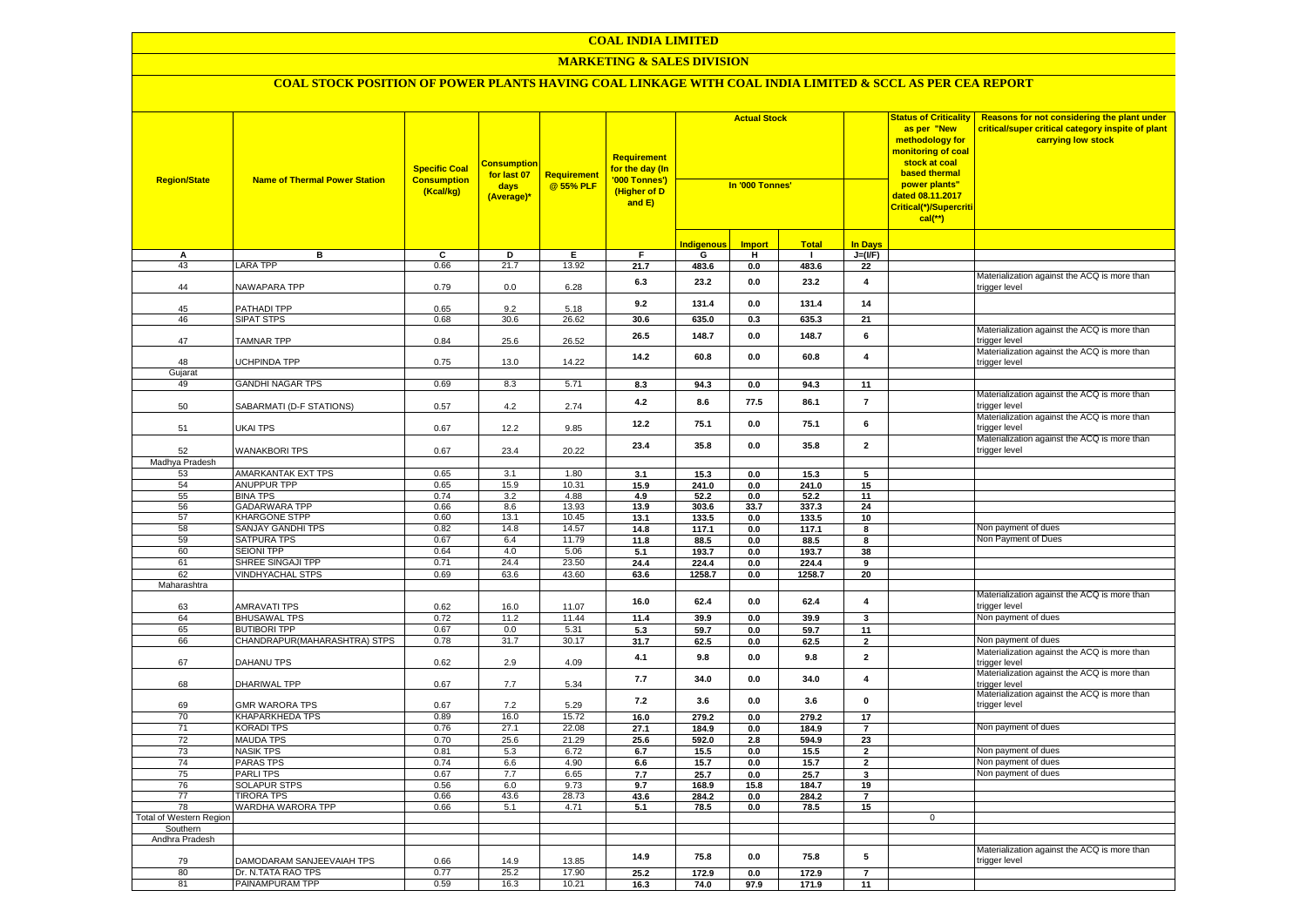### **MARKETING & SALES DIVISION**

| <b>Region/State</b>             | <b>Name of Thermal Power Station</b>                    | <b>Specific Coal</b><br><b>Consumption</b><br>(Kcal/kg) | <b>Consumption</b><br>for last 07<br>days<br>(Average)* | Requirement<br>@ 55% PLF | <b>Requirement</b><br>for the day (In<br>'000 Tonnes')<br>(Higher of D<br>and E) | <b>Actual Stock</b><br>In '000 Tonnes' |               | <b>Status of Criticality</b><br>as per "New<br>methodology for<br>monitoring of coal<br>stock at coal<br>based thermal<br>power plants"<br>dated 08.11.2017<br>Critical(*)/Supercriti<br>$cal$ (**) |                         | Reasons for not considering the plant under<br>critical/super critical category inspite of plant<br>carrying low stock |                                                               |
|---------------------------------|---------------------------------------------------------|---------------------------------------------------------|---------------------------------------------------------|--------------------------|----------------------------------------------------------------------------------|----------------------------------------|---------------|-----------------------------------------------------------------------------------------------------------------------------------------------------------------------------------------------------|-------------------------|------------------------------------------------------------------------------------------------------------------------|---------------------------------------------------------------|
|                                 |                                                         |                                                         |                                                         |                          |                                                                                  | <b>Indigenous</b>                      | <b>Import</b> | <b>Total</b>                                                                                                                                                                                        | <b>In Days</b>          |                                                                                                                        |                                                               |
| A                               | в                                                       | c                                                       | D                                                       | Е                        | F                                                                                | G                                      | Ŧ             | $\mathbf{I}$                                                                                                                                                                                        | $J=(I/F)$               |                                                                                                                        |                                                               |
|                                 |                                                         |                                                         |                                                         |                          | 16.6                                                                             | 57.9                                   | $0.0\,$       | 57.9                                                                                                                                                                                                | 3                       |                                                                                                                        | Materialization against the ACQ is more than                  |
| 82                              | RAYALASEEMA TPS                                         | 0.76                                                    | 14.9                                                    | 16.60                    |                                                                                  |                                        |               |                                                                                                                                                                                                     |                         |                                                                                                                        | trigger level                                                 |
| 83<br>84                        | <b>SIMHADRI</b><br><b>SGPL TPP</b>                      | 0.78<br>0.53                                            | 26.6<br>9.8                                             | 20.54<br>9.26            | 26.6<br>9.8                                                                      | 281.9<br>28.1                          | 0.0<br>99.6   | 281.9<br>127.7                                                                                                                                                                                      | 11<br>13                |                                                                                                                        |                                                               |
| 85                              | <b>VIZAG TPP</b>                                        | 0.67                                                    | 0.0                                                     | 9.20                     | 9.2                                                                              | 152.3                                  | 0.0           | 152.3                                                                                                                                                                                               | 17                      |                                                                                                                        |                                                               |
| Karnataka                       |                                                         |                                                         |                                                         |                          |                                                                                  |                                        |               |                                                                                                                                                                                                     |                         |                                                                                                                        |                                                               |
| 86                              | <b>BELLARY TPS</b>                                      | 0.63                                                    | 7.5                                                     | 14.23                    | 14.2                                                                             | 10.5                                   | 0.0           | 10.5                                                                                                                                                                                                | $\mathbf{1}$            |                                                                                                                        | Materialization against the ACQ is more than<br>trigger level |
|                                 |                                                         |                                                         |                                                         |                          | 19.9                                                                             | 153.5                                  | 0.0           | 153.5                                                                                                                                                                                               | 8                       |                                                                                                                        | Materialization against the ACQ is more than                  |
| 87                              | KUDGI STPP                                              | 0.63                                                    | 14.4                                                    | 19.90                    | 20.3                                                                             | 103.8                                  | 0.0           | 103.8                                                                                                                                                                                               | 5                       |                                                                                                                        | trigger level<br>Materialization against the ACQ is more than |
| 88                              | RAICHUR TPS                                             | 0.66                                                    | 20.3                                                    | 14.98                    |                                                                                  |                                        |               |                                                                                                                                                                                                     |                         |                                                                                                                        | trigger level<br>Materialization against the ACQ is more than |
| 89                              | YERMARUS TPP                                            | 0.62                                                    | 8.9                                                     | 13.09                    | 13.1                                                                             | 55.9                                   | 0.0           | 55.9                                                                                                                                                                                                | $\overline{\mathbf{4}}$ |                                                                                                                        | trigger level                                                 |
| Tamil Nadu                      |                                                         |                                                         |                                                         |                          |                                                                                  |                                        |               |                                                                                                                                                                                                     |                         |                                                                                                                        |                                                               |
| 90                              | METTUR TPS                                              | 0.81                                                    | 14.8                                                    | 8.98                     | 14.8                                                                             | 32.9                                   | 0.0           | 32.9                                                                                                                                                                                                | $\overline{\mathbf{2}}$ |                                                                                                                        | Materialization against the ACQ is more than<br>trigger level |
| 91                              | <b>METTUR TPS - II</b>                                  | 0.78                                                    | 6.2                                                     | 6.16                     | 6.2                                                                              | 61.1                                   | 0.0           | 61.1                                                                                                                                                                                                | 10                      |                                                                                                                        |                                                               |
| 92                              | NORTH CHENNAI TPS                                       | 0.82                                                    | 23.3                                                    | 19.78                    | 23.3                                                                             | 186.3                                  | 0.0           | 186.3                                                                                                                                                                                               | $\overline{\mathbf{8}}$ |                                                                                                                        |                                                               |
| 93                              | <b>TUTICORIN TPS</b>                                    | 0.96                                                    | 10.6                                                    | 13.31                    | 13.3                                                                             | 210.4                                  | 0.0           | 210.4                                                                                                                                                                                               | 16                      |                                                                                                                        |                                                               |
| 94                              | <b>VALLUR TPP</b>                                       | 0.72                                                    | 16.4                                                    | 14.26                    | 16.4                                                                             | 163.6                                  | 0.0           | 163.6                                                                                                                                                                                               | 10                      |                                                                                                                        |                                                               |
| Telangana                       |                                                         |                                                         |                                                         |                          |                                                                                  |                                        |               |                                                                                                                                                                                                     |                         |                                                                                                                        |                                                               |
| 95                              | <b>BHADRADRI TPP</b>                                    | 0.69                                                    | 11.6                                                    | 7.37                     | 11.6                                                                             | 94.3                                   | 0.0           | 94.3                                                                                                                                                                                                | 8                       |                                                                                                                        |                                                               |
| 96                              | <b>KAKATIYA TPS</b>                                     | 0.57                                                    | 12.5                                                    | 8.33                     | 12.5                                                                             | 235.2                                  | 0.0           | 235.2                                                                                                                                                                                               | 19                      |                                                                                                                        |                                                               |
| 97<br>98                        | <b>KOTHAGUDEM TPS (NEW)</b><br>KOTHAGUDEM TPS (STAGE-7) | 0.64<br>0.50                                            | 10.2<br>5.7                                             | 8.46<br>5.23             | 10.2<br>5.7                                                                      | 128.0<br>164.9                         | 0.0<br>0.0    | 128.0<br>164.9                                                                                                                                                                                      | 13<br>29                |                                                                                                                        |                                                               |
| 99                              | RAMAGUNDEM STPS                                         | 0.62                                                    | 27.9                                                    | 21.33                    | 27.9                                                                             | 439.5                                  | $0.0\,$       | 439.5                                                                                                                                                                                               | 16                      |                                                                                                                        |                                                               |
| 100                             | RAMAGUNDEM-B TPS                                        | 0.77                                                    | 0.7                                                     | 0.64                     | 0.7                                                                              | 13.1                                   | $0.0\,$       | 13.1                                                                                                                                                                                                | 18                      |                                                                                                                        |                                                               |
| 101                             | <b>SINGARENI TPP</b>                                    | 0.58                                                    | 15.0                                                    | 9.12                     | 15.0                                                                             | 124.9                                  | 0.0           | 124.9                                                                                                                                                                                               | 8                       |                                                                                                                        |                                                               |
| <b>Total of Southern Region</b> |                                                         |                                                         |                                                         |                          |                                                                                  |                                        |               |                                                                                                                                                                                                     |                         | $\mathbf{0}$                                                                                                           |                                                               |
| Eastern                         |                                                         |                                                         |                                                         |                          |                                                                                  |                                        |               |                                                                                                                                                                                                     |                         |                                                                                                                        |                                                               |
| Bihar                           |                                                         |                                                         |                                                         |                          |                                                                                  |                                        |               |                                                                                                                                                                                                     |                         |                                                                                                                        |                                                               |
| 102                             | <b>BARAUNI TPS</b>                                      | 0.63                                                    | 5.1                                                     | 5.90                     | 5.9                                                                              | 71.7                                   | 0.0           | 71.7                                                                                                                                                                                                | 12                      |                                                                                                                        |                                                               |
| 103<br>104                      | <b>BARH I</b><br><b>BARH II</b>                         | 0.67<br>0.67                                            | 7.6<br>15.3                                             | 5.84<br>11.67            | 7.6<br>15.3                                                                      | 94.6<br>189.1                          | 0.0<br>0.0    | 94.6<br>189.1                                                                                                                                                                                       | 12<br>12                |                                                                                                                        |                                                               |
| 105                             | KAHALGAON TPS                                           | 0.80                                                    | 33.1                                                    | 24.62                    | 33.1                                                                             | 117.0                                  | 0.0           | 117.0                                                                                                                                                                                               | $\overline{\mathbf{4}}$ |                                                                                                                        | Materialization against the ACQ is more than<br>trigger level |
|                                 |                                                         |                                                         |                                                         |                          | 6.2                                                                              | 33.1                                   | 0.0           | 33.1                                                                                                                                                                                                | 5                       |                                                                                                                        | Materialization against the ACQ is more than                  |
| 106                             | MUZAFFARPUR TPS                                         | 0.77                                                    | 5.3                                                     | 6.18                     |                                                                                  |                                        |               |                                                                                                                                                                                                     |                         |                                                                                                                        | trigger level                                                 |
| 107                             | <b>NABINAGAR STPP</b>                                   | 0.58                                                    | 12.0                                                    | 10.14                    | 12.0                                                                             | 376.2                                  | 0.0           | 376.2                                                                                                                                                                                               | 31                      |                                                                                                                        | Materialization against the ACQ is more than                  |
| 108                             | NABINAGAR TPP                                           | 0.69                                                    | 12.6                                                    | 9.06                     | 12.6                                                                             | 69.5                                   | 0.0           | 69.5                                                                                                                                                                                                | 6                       |                                                                                                                        | trigger level                                                 |
| Jharkhand                       |                                                         |                                                         |                                                         |                          |                                                                                  |                                        |               |                                                                                                                                                                                                     |                         |                                                                                                                        |                                                               |
| 109                             | BOKARO TPS 'A' EXP                                      | 0.57                                                    | 5.7                                                     | 3.78                     | 5.7                                                                              | 109.0                                  | 0.0           | 109.0                                                                                                                                                                                               | 19                      |                                                                                                                        |                                                               |
| 110<br>111                      | CHANDRAPURA(DVC) TPS<br><b>JOJOBERA TPS</b>             | 0.61<br>0.69                                            | 6.8<br>2.8                                              | 4.06<br>2.18             | 6.8<br>2.8                                                                       | 80.3<br>86.2                           | 0.0<br>0.0    | 80.3<br>86.2                                                                                                                                                                                        | 12<br>30                |                                                                                                                        |                                                               |
| 112                             | <b>KODARMA TPP</b>                                      | 0.62                                                    | 13.0                                                    | 8.23                     | 13.0                                                                             | 98.8                                   | $0.0\,$       | 98.8                                                                                                                                                                                                | 8                       |                                                                                                                        |                                                               |
| 113                             |                                                         | 0.70                                                    | 7.1                                                     | 5.01                     | 7.1                                                                              | 1.4                                    | 0.0           | 1.4                                                                                                                                                                                                 | $\mathbf{0}$            |                                                                                                                        | Materialization against the ACQ is more than                  |
| 114                             | MAHADEV PRASAD STPP<br>MAITHON RB TPP                   | 0.64                                                    | 12.2                                                    | 8.89                     | 12.2                                                                             | 206.5                                  | 0.0           | 206.5                                                                                                                                                                                               | 17                      |                                                                                                                        | trigger level                                                 |
| 115                             | <b>TENUGHAT TPS</b>                                     | 0.75                                                    | 4.6                                                     | 4.16                     | 4.6                                                                              | 35.4                                   | 0.0           | 35.4                                                                                                                                                                                                | 8                       |                                                                                                                        | Non payment of dues                                           |
| Odisha                          |                                                         |                                                         |                                                         |                          |                                                                                  |                                        |               |                                                                                                                                                                                                     |                         |                                                                                                                        |                                                               |
| 116                             | DARLIPALI STPS                                          | 0.71                                                    | 27.3                                                    | 14.95                    | 27.3                                                                             | 403.6                                  | 0.0           | 403.6                                                                                                                                                                                               | 15                      |                                                                                                                        |                                                               |
| 117                             | <b>DERANG TPP</b>                                       | 0.70                                                    | 19.6                                                    | 11.10                    | 19.6                                                                             | 869.8                                  | 0.0           | 869.8                                                                                                                                                                                               | 44                      |                                                                                                                        |                                                               |
| 118                             | <b>IB VALLEY TPS</b>                                    | 0.83                                                    | 22.4                                                    | 19.16                    | 22.4                                                                             | 395.4                                  | $0.0\,$       | 395.4                                                                                                                                                                                               | 18                      |                                                                                                                        |                                                               |
| 119                             | <b>KAMALANGA TPS</b>                                    | 0.72                                                    | 15.2                                                    | 10.02                    | 15.2                                                                             | 33.8                                   | 0.0           | 33.8                                                                                                                                                                                                | $\overline{2}$          |                                                                                                                        | Materialization against the ACQ is more than<br>trigger level |